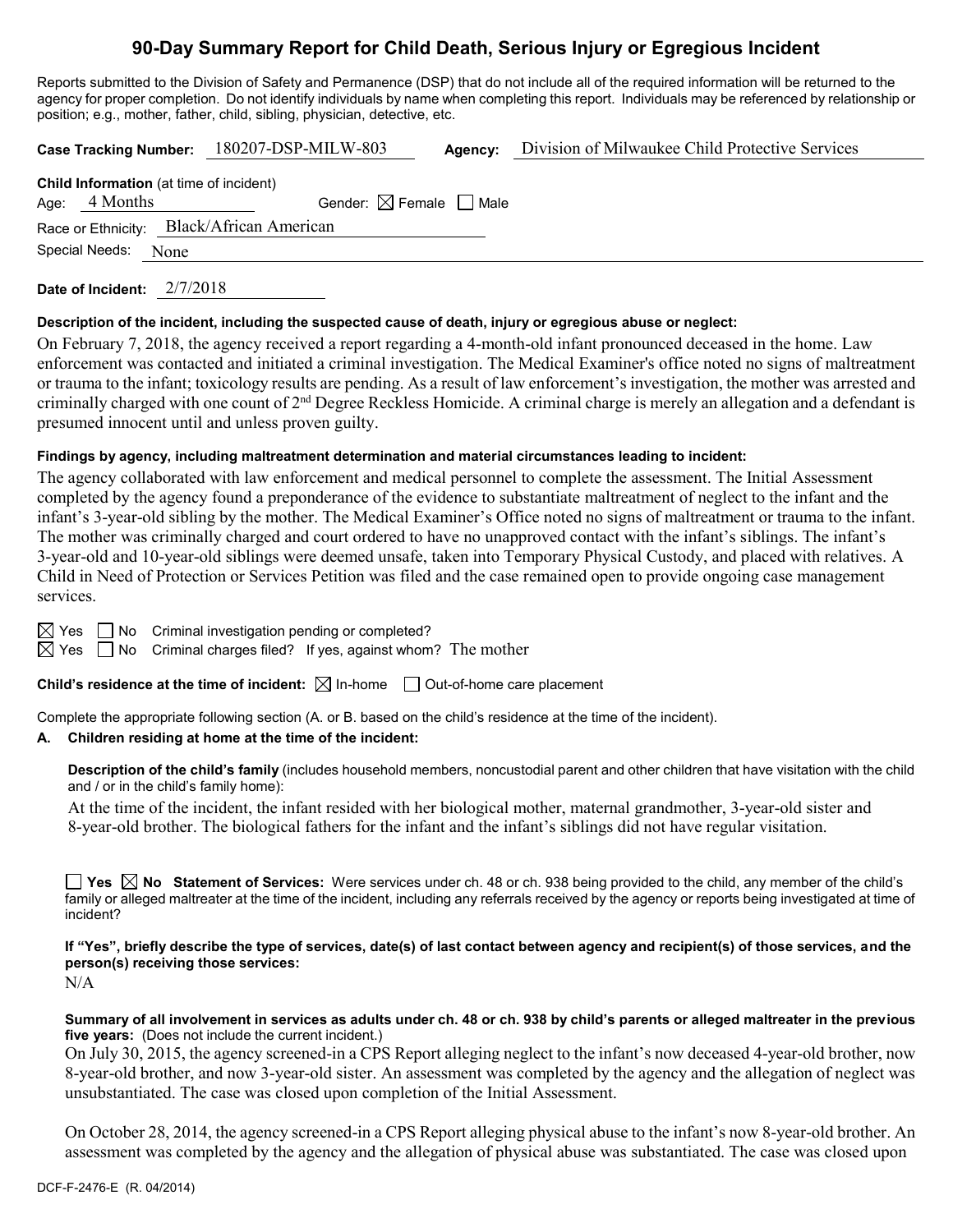completion of the Initial Assessment.

On October 15, 2014, the agency screened-in a CPS Report alleging physical abuse and neglect to the infant's now deceased 4-year-old brother and now 8-year-old brother, and neglect to the infant's now 3-year-old sister. An assessment was completed by the agency, the allegations were unsubstantiated. The case was closed upon completion of the Initial Assessment.

**Summary of actions taken by the agency under ch. 48, including any investigation of a report or referrals to services involving the child, any member of the child's family living in this household and the child's parents and alleged maltreater.** (Does not include the current incident.)

(Note: Screened out reports listed in this section may include only the date of the report, screening decision, and if a referral to services occurred at Access. Reports that do not constitute a reasonable suspicion of maltreatment or a reason to believe that the child is threatened with harm are not required to be screened in for an Initial Assessment, and no further action is required by the agency.)

The following history is related to the infant's mother:

On November 15, 2016, the agency screened-in a Services Report. A courtesy safety check was completed and the case was closed.

On July 30, 2015, the agency screened-in a CPS Report alleging neglect to the infant's now deceased 4-year-old brother, now 8-year-old brother, and now 3-year-old sister. An assessment was completed by the agency and the allegation of neglect was unsubstantiated. The case was closed upon completion of the Initial Assessment.

On October 28, 2014, the agency screened-in a CPS Report alleging physical abuse to the infant's now 8-year-old brother. An assessment was completed by the agency and the allegation of physical abuse was substantiated. The case was closed upon completion of the Initial Assessment.

On October 15, 2014, the agency screened-in a CPS Report alleging physical abuse and neglect to the infant's now deceased 4-year-old brother and now 8-year-old brother, and neglect to the infant's now 3-year-old sister. An assessment was completed by the agency, the allegations were unsubstantiated. The case was closed upon completion of the Initial Assessment.

The following history is related to the infant's grandmother who was residing in the home at the time of the incident:

On April 26, 2002, the agency screened-in a CPS Report alleging physical abuse to the grandmother's now adult children by the infant's grandmother and grandmother's boyfriend. An assessment was completed by the agency and the allegations of physical abuse were unsubstantiated. The case was closed upon completion of the Initial Assessment.

## **Summary of any investigation involving the child, any member of the child's family and alleged maltreater conducted under ch. 48 and any services provided to the child and child's family since the date of the incident:**

The agency collaborated with law enforcement and medical personnel to complete the assessment. The Initial Assessment completed by the agency found a preponderance of the evidence to substantiate maltreatment of neglect to the infant and the infant's 3-year-old sibling by the mother. The Medical Examiner's Office noted no signs of maltreatment or trauma to the infant. The mother was criminally charged and court ordered to have no unapproved contact with the infant's siblings. The infant's 3-year-old and 10-year-old siblings were deemed unsafe, taken into Temporary Physical Custody, and placed with relatives. A Child in Need of Protection or Services Petition was filed and the case remained open to provide ongoing case management services.

## **B. Children residing in out-of-home care (OHC) placement at time of incident:**

**Description of the OHC placement and basis for decision to place child there:** N/A

**Description of all other persons residing in the OHC placement home:**

 $N/A$ 

**Licensing history:** Including type of license, duration of license, summary of any violations by licensee or an employee of licensee or other actions that constitute a substantial failure to protect and promote the welfare of the child. N/A

**Summary of any actions taken by agency in response to the incident:** (Check all that apply.)